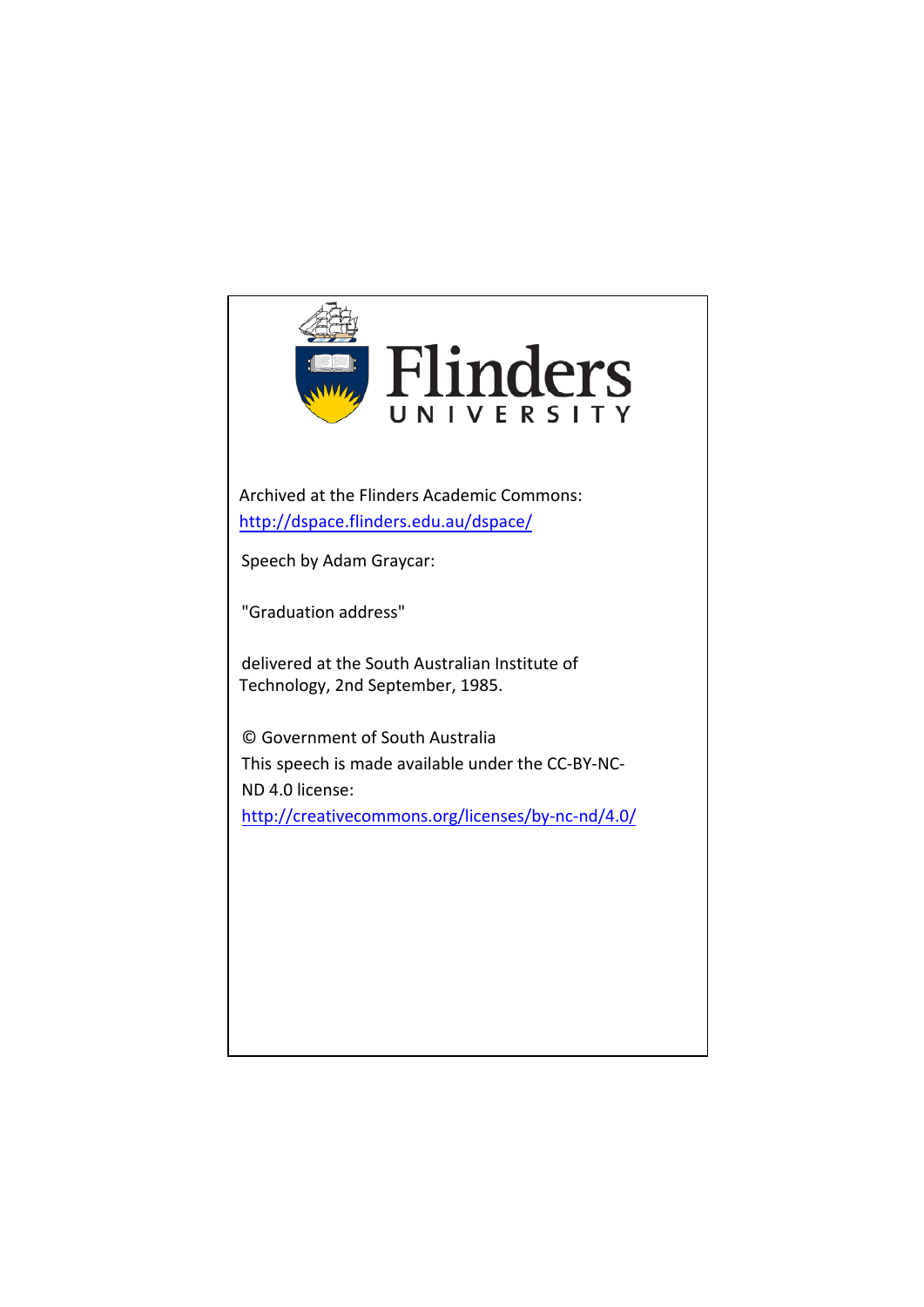## SOUTH AUSTRALIAN INSTITUTE OF TECHNOLOGY

 $\sim$ 

 $\ddot{\phantom{a}}$ 

## G R A D U A T I O N A D D R E S S

SEPTEMBER 2, 1985

 $\sim 10$ 

ADAM GRAYCAR

COMMISSIONER FOR THE AGEING

 $56$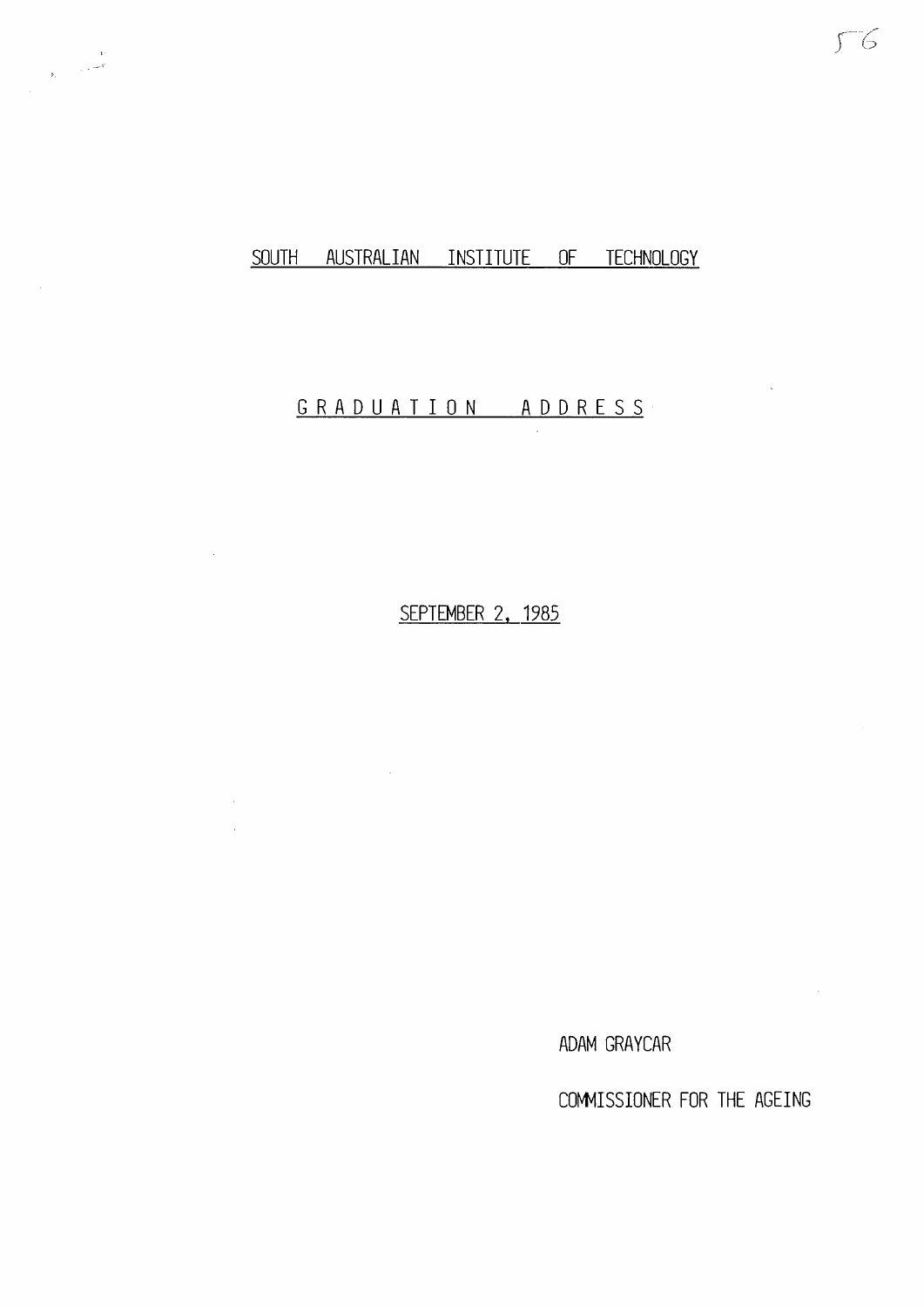Mr Barrett, President of Council, Professor Mead, Director of the Institute, Members of Council, Members of the Academic Community, Graduands, Ladies and Gentlemen. It is my very great pleasure to be here today, to share with you this important day in your lives, this memorable day, this transitional day. The world around us seems to be in a state of dynamic transition - of capricious transformation, of constant innovation. I am sure that all of us, for as long as we can remember - whether we are twenty-one or eighty-one - have always been told that we live in rapidly changing times - in eras characterised by dramatic, significant and monumental change. Of course that is true. Everybody can tell their story of how tough it was when they were young - you know the stories - 32.2 kilometres (though the old timer would have said 20 miles) to school on horseback, dip-inpens, homework by candlelight. My own educational story is equally tough and marred by great hardship - no electronic calculators only mechanical ones or slide rules - no word processors or personal computers - and worst of all, my university didn't have a photocopying machine until I was in third year. And then it cost a shilling a page, when interesting social science paperbacks cost four or five shillings - oh it was tough when I was young!

Technological change has certainly brought enormous benefits. It takes less and less time to get from one side of the world to the other, but more and more time to get from one side of a modern city to the other. The Concorde is a fantastic plane. People who have flown Concorde tell me the trip is now divided into two equal parts - the trans-Atlantic flight, and the

 $-1-$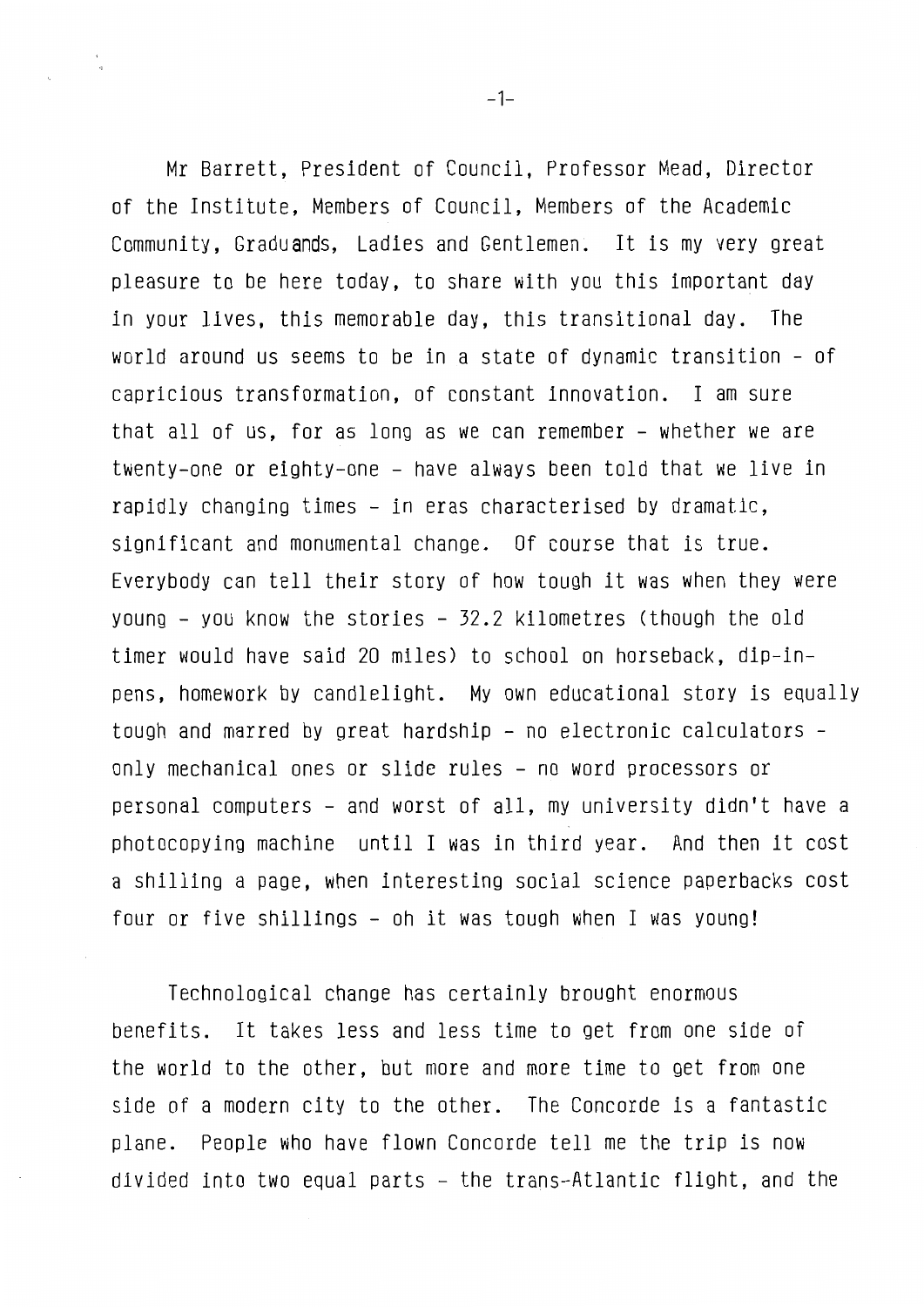time it takes to find your luggage. Technology changes our language too - I don't know how I'm going to explain the concept anti-clockwise to my daughter who sees the time only as a series of digits - sometimes in LCD and sometimes in LED (at least that's variety!)

We have all seen technical changes of astounding, stunning and overwhelming consequence. We can find technical solutions to many of our problems. We can think the unthinkable and do the undoable - yet are we a lot better off? We can do magic on our computers, land a person on the moon, analyse the gases surrounding Jupiter. We have learned brilliantly the means of accomplishing scientific and technical advance. When we look at our present capacity to solve problems it is apparent that we do our best when the problems involve little or no social context. We're skilled in coping with problems with no human ingredient at all, as in the physical sciences or in the technologies. We can send people to the moon, yet we can't find jobs for our young people; we can build in our big cities, gleaming skycrapers with computer controlled talking elevators, yet we can't make traffic flow; we can keep people alive for twenty to twenty five years beyond retirement yet we can't ensure that they can live those years in dignity.

I could go on talking about dramatic change in technology but that would be tedious. I want to talk only about two types of change that are of profound and intense significance for most

-2-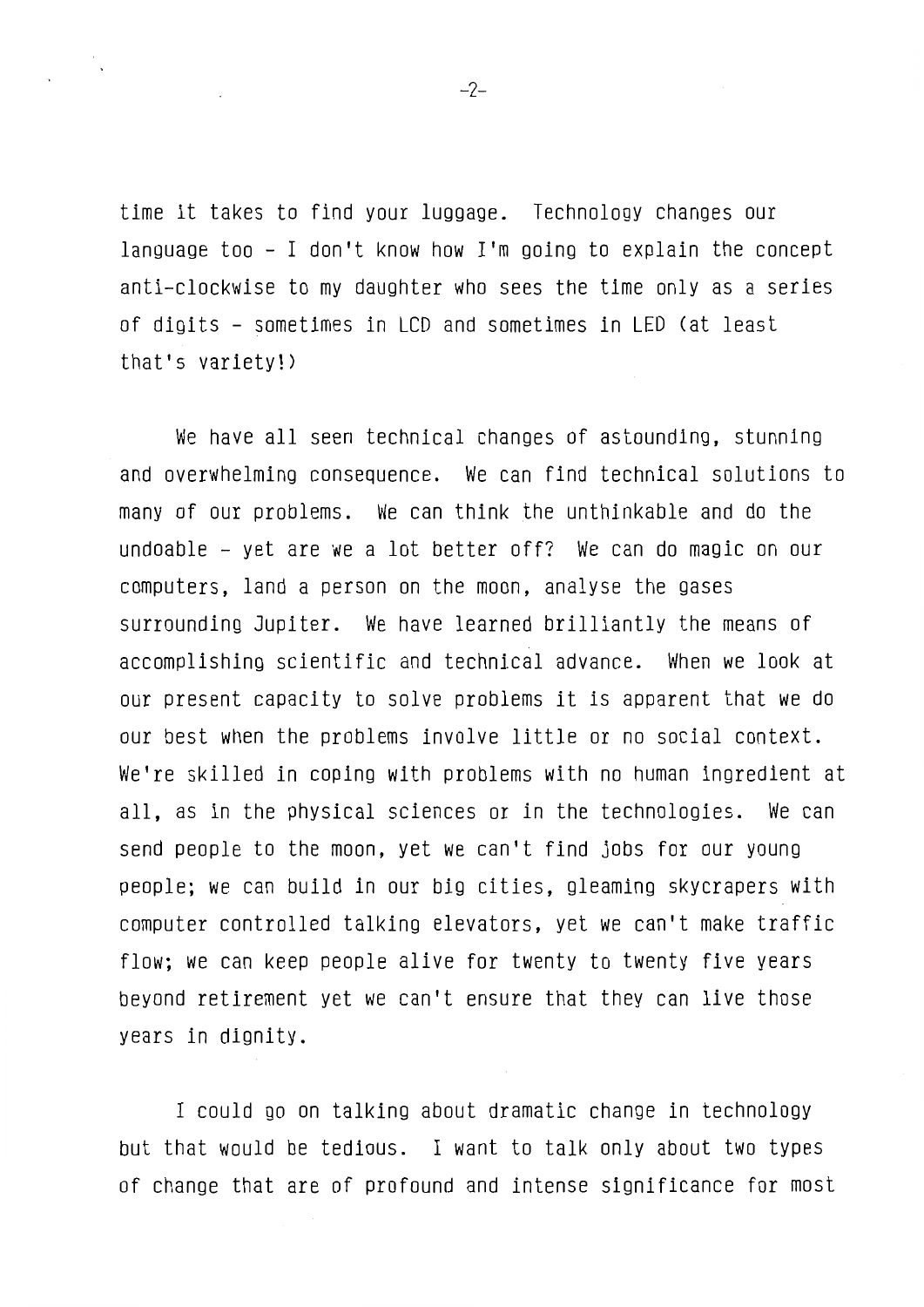of you today. First there is the change which we have seen in the structure of our labour force in the past 15 years. In these years we have seen declines in the actual numbers of people in two of our traditional industries - agriculture and manufacturing, and monumental growth in employment numbers in two other industries, community services, in which employment in the past 15 years has grown by 110 per cent, and finance and business where the growth has been 90 per cent. Of considerable interest is that the big growth in both of these areas has been in the number of female workers. Of all the women in the labour force, 27% are in community services (compared with 19% 15 years ago). Of all the men in the labour force, 9% are in community services (compared with 6% 15 years ago). While the proportion of women who work in finance and business has gone up from 8 to 11 percent, the proportion in retailing has dropped slightly (from 25% to 23%), while that in manufacturing has dropped significantly (from 21% to 13%).

As an industry, community services is both the fastest growing and the largest employer of women. It also takes our best educated women. Of all the women with degrees, two thirds go into community services, compared with one third of men with degrees who go into community services.

These interesting figures tell us a lot about our society. Community services may not be the bread and butter of our society, but it is certainly the bricks and mortar. It holds together a flimsy societal fabric. It is an area that requires

 $-3-$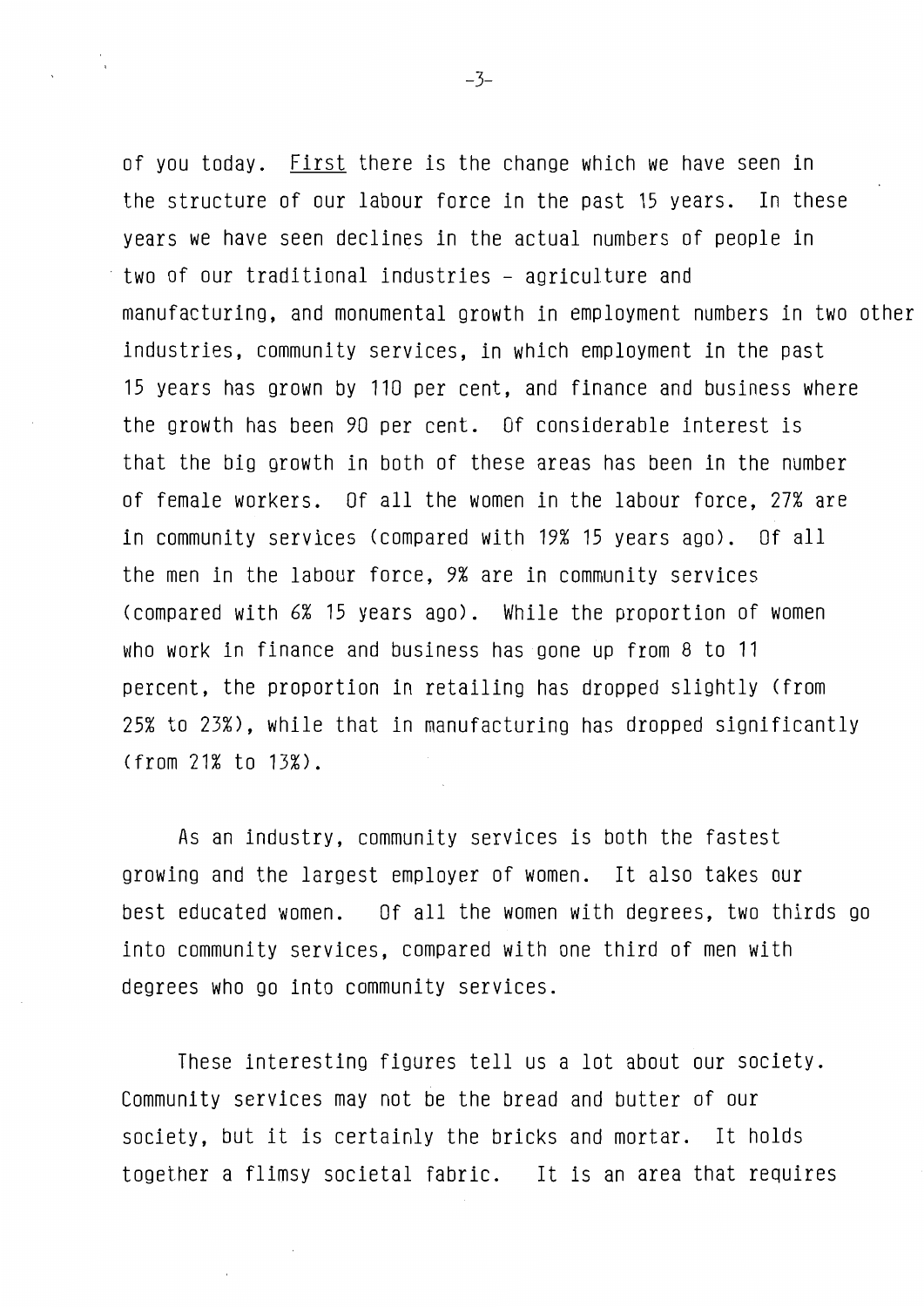great skill. It is an area that attracts highly educated women. It is also an area that, in times of fluctuating and uncertain economic fortunes is vulnerable to freezes and cutbacks. When this happens, it is women who bear the brunt on two fronts - women as service providers, and women as service recipients (most elderly people and most service recipients who find themselves in states of dependency are women). If I had the time I would love to talk at length about changing employment patterns of women and the consequences of this for community services, social structure, family structure, expanding and shrinking occupations, expanding and shrinking industries, and the social, economic, educational and industrial consequences of this.

The second dramatic change I wanted to mention is the change in the structure of our population. The population is ageing slowly and the implications of this for social security and health and social service provision have caused alarm in some government circles. That Australia has been able to achieve, over the last 100 years, an increase in life expectancy at birth from 51 to 71 for males, and 55 to 78 for females, is a notable achievement and not a calamity as suggested by some. We have witnessed, in recent years a significant decline in age specific mortality rates. In other words we have more ''old-old" as well as more old people. While our elderly population in South Australia today stands at 11% of the whole population it is projected to rise to around 17% over the next 35 years. This is not a cause for alarm, for a dozen wealthy countries in Europe today

-4-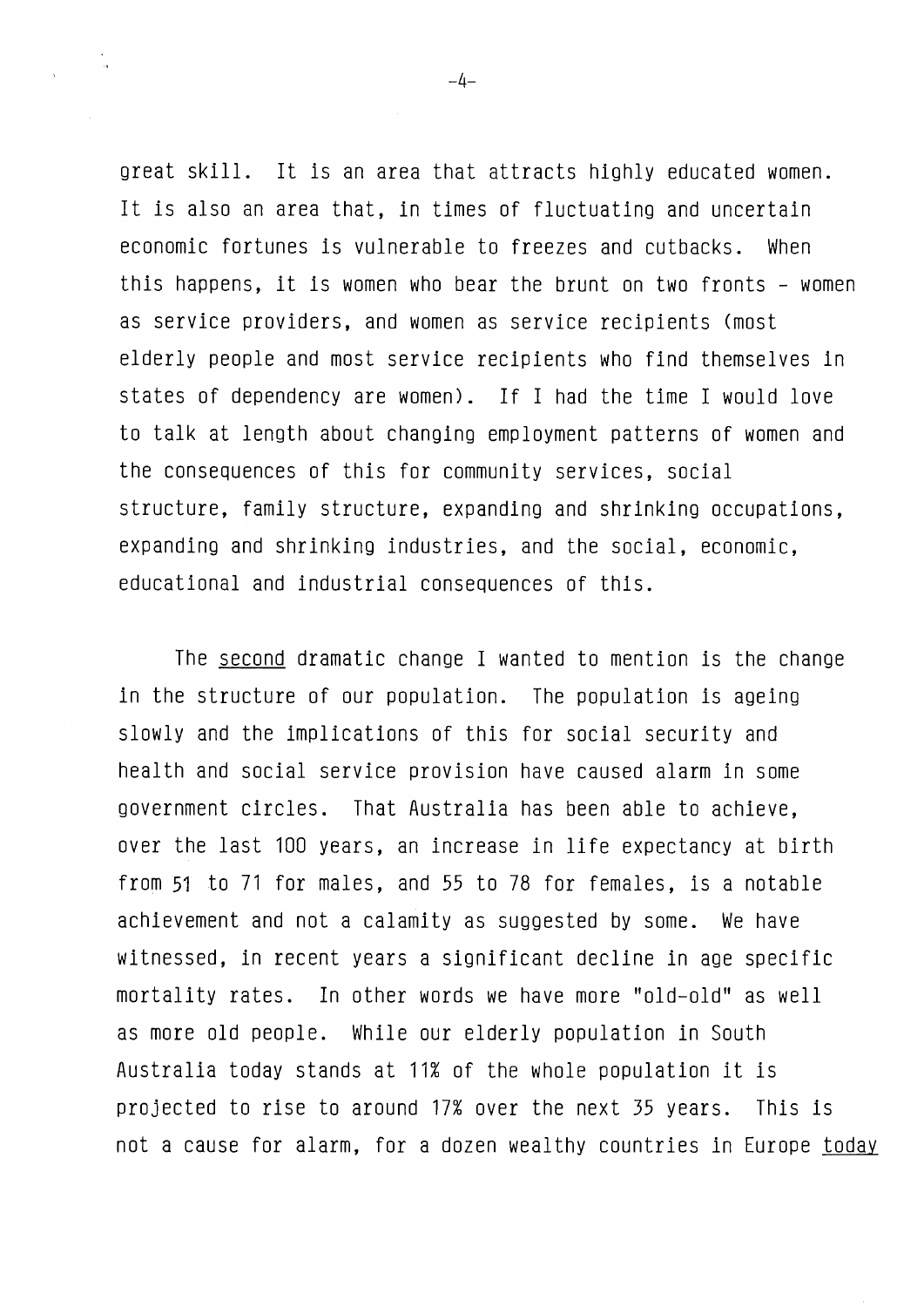have higher proportions of elderly people than that projected for Australia in 2021 and they manage to support their elderly population with dignity.

The slow rate of ageing of the population will still mean a rise in absolute numbers. In 25 years time there will be in South Australia, approximately 90,000 more elderly people than there are today, but more significantly, there will be a change in the age distribution of elderly people. In that time the population will rise by 27 per cent; the numbers over 65 by 67 per cent; and those over 75 by 117 per cent. Those over 75 who in 1901 comprised less than one quarter of the over 65s, today comprise just over one third, and by the turn of the century, will comprise 47 per cent, just under half of those aged 65 or more.

Most of the "young-old" are of an age where people are usually physically healthy and mentally alert. Their main problems relate to adjusting to retirement, and in most cases their associated income reduction. Income maintenance and preventive health services are of great importance. The "old-old" are of an age where many need more than average levels of support from the community. In addition to economic and social dependencies, physical limitations and disabilities become part of the lives of many people. This is where many of you today come into the picture.

The South Australian Institute of Technology certainly is

 $-5-$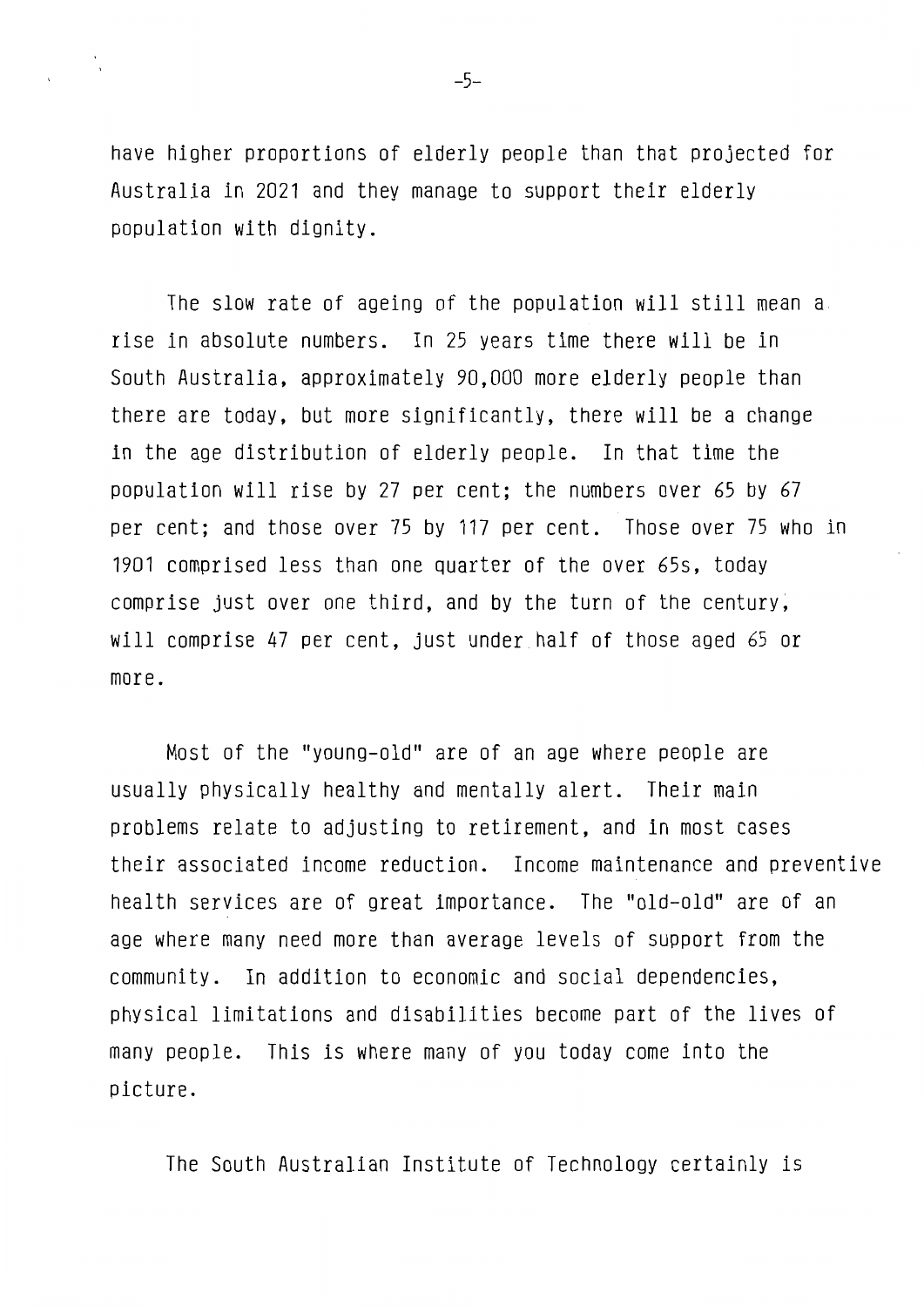preparing people to deal with many of the changes on the horizon, and especially with the ageing of our population. I'm thinking not only of those in the human services, but those in architecture and design, engineering and the various technologies - all are able to make a contribution to the well-being of our elderly population. Some of you have acquired the skills to keep the body functioning, others to keep the mind functioning, others to keep the environment workable and manageable. But all of this works only against a backdrop of change. You have your skills to offer, but they come to full fruition only in a society which recognises the importance of resource allocation and broad flexibility.

Significant technological, labour force, and demographic change mean that many of the organisations in our society have a structure that was designed to solve problems that no longer exist, or that themselves have changed. You have learnt certain techniques, but on their own they may be quite limited. You have to ensure that they are adapted to the community at large. Hard as it may have been to acquire the knowledge you have, to be a success you have to know the society you live in - what sorts of things change and what sorts do not  $-$  as they say, "you have to know the ropes in order to pull the strings".

It is important that as we adapt to change and practise our skills, we become not only problem solvers, but problem seekers as well. We must remain vigilant to ensure that we understand how

*I* 

-6-